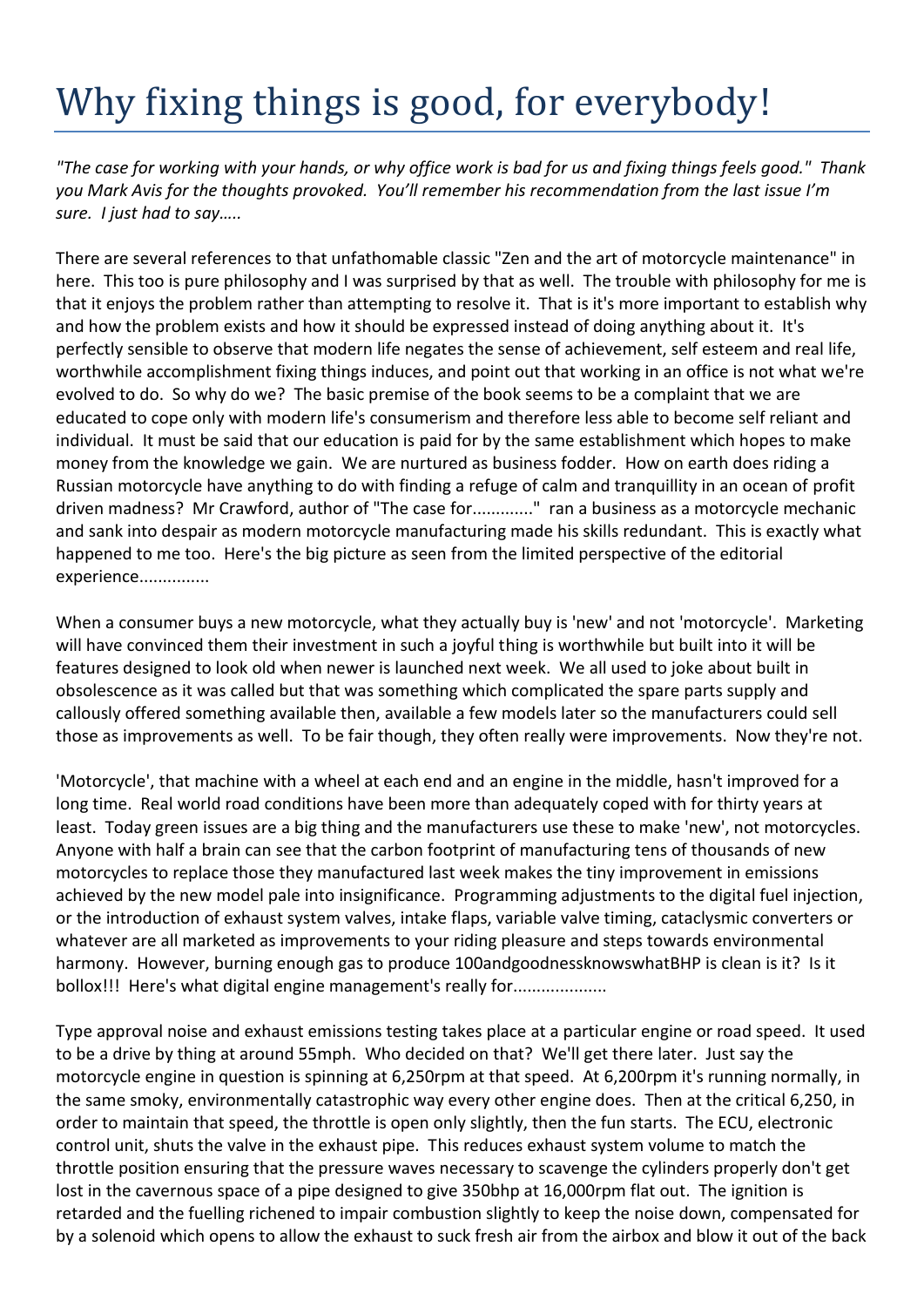never having been anywhere near the engine. It's then counted as exhaust gas, reducing the measured percentage of harmful emissions by being basically fresh air! Of course the engine won't run very well like this so at 6,300 the ECU switches everything back and you get every bit of your dirty, filthy power back. "And the problem with that is?" I hear you cry. Well....................

I spent hour upon day upon weeks of my professional life trying to get to the bottom of the mysterious "flat spot" our customers were plagued with. Once they found it they kept riding like that, to see if it was still there. It was in fact the point at which the emission tests were carried out. The manufacturers said nothing helpful (incriminating) but our customers were convinced something was wrong. "You have no idea I thought!"

The real advantage over carburettors of digital fuel injection is to enable the major manufacturers to lobby governments to introduce tighter and tighter emission controls. They have so much political power, auto manufacture being one of the big drivers of economies, that it's not unlikely that they can choose whoever they want to be elected! In practice they themselves put in place emission testing that only their technology can pass, impeding any competition from either new, smaller or poorly favoured companies. This is why Irbit struggled to perfect it's fuel injection in compliance with European (BMW, Audi, Mercedes and so on) regulations. Yes, it's a stitch up and it gets worse.................

The globalisation of auto manufacture gives it a voracious appetite for Planet Earth's natural resources and the political power to satisfy it. War is a legitimate business tactic on a global scale and the question must be asked "Is it us, the little consumers and our seduction by marketing which is the root cause of it all?" Oh no! What can we do?

When you buy new, you are intended to be unhappy and dissatisfied with whatever you buy because the people you bought it from work flat out to ensure it, so they can sell you a 'better' one. Don't do that. 'New' is their idea, not yours. It doesn't matter how much of your life you sacrifice to keep up with marketing, you will never get what you want, you get what it wants you to have, again and again and again. Have you ever woken up one morning thinking "My life would be complete if I just had an LCD display to show me my average fuel consumption popping down the shops." or did you only want one because you knew about it? Do you think if you could download fuel consumption from a thousand shopping trips from your motorcycle's USB port you'd want that too? That might be next week's 'new'.

It seems so long ago now but then, you wouldn't have bought a motorcycle which wouldn't have lasted forever. Economies were different then. Russian motorcycles, the ones we can afford, are from such a time. A Matchless, an IZH or Ural had to be repairable because you wouldn't get another one. The example of Mercedes abandoning their dip sticks referred to by Crawford as consumer culture was used by him to question the nature of work. Questioning consumer culture itself is as he puts it "more pertinent". We work to consume and believe it or not there is a choice not to. It always helps to illustrate a point by extrapolating to extremes so on one hand we have the Mercedes customer, who has to work so hard to be able to afford a Mercedes he doesn't have time to check the oil, and on the other, the penniless Ural pilot with time to enjoy it. What's going on there then? This isn't transport we're talking about, it's lifestyle statements.

The greenest motorcycle ever is the one you already own. If you bought a new one last week, so complex, so remote and so precarious, you rely on a global infrastructure maintained by shocking irresponsibility. Dig that 1976 M66 out of the shed, learn to fix it or make friends with someone who can and you will experience motorcycle purity instead. It will be truly yours by becoming the manifestation of your success in repairing it and extrapolating that to its extreme, you'll love it! That's something marketing and the briefly wonderful products it promotes must seek to avoid at all costs, relying on the idea that it can make you love something else, always something else. "What's he on about?" If you like I'll explain next issue!!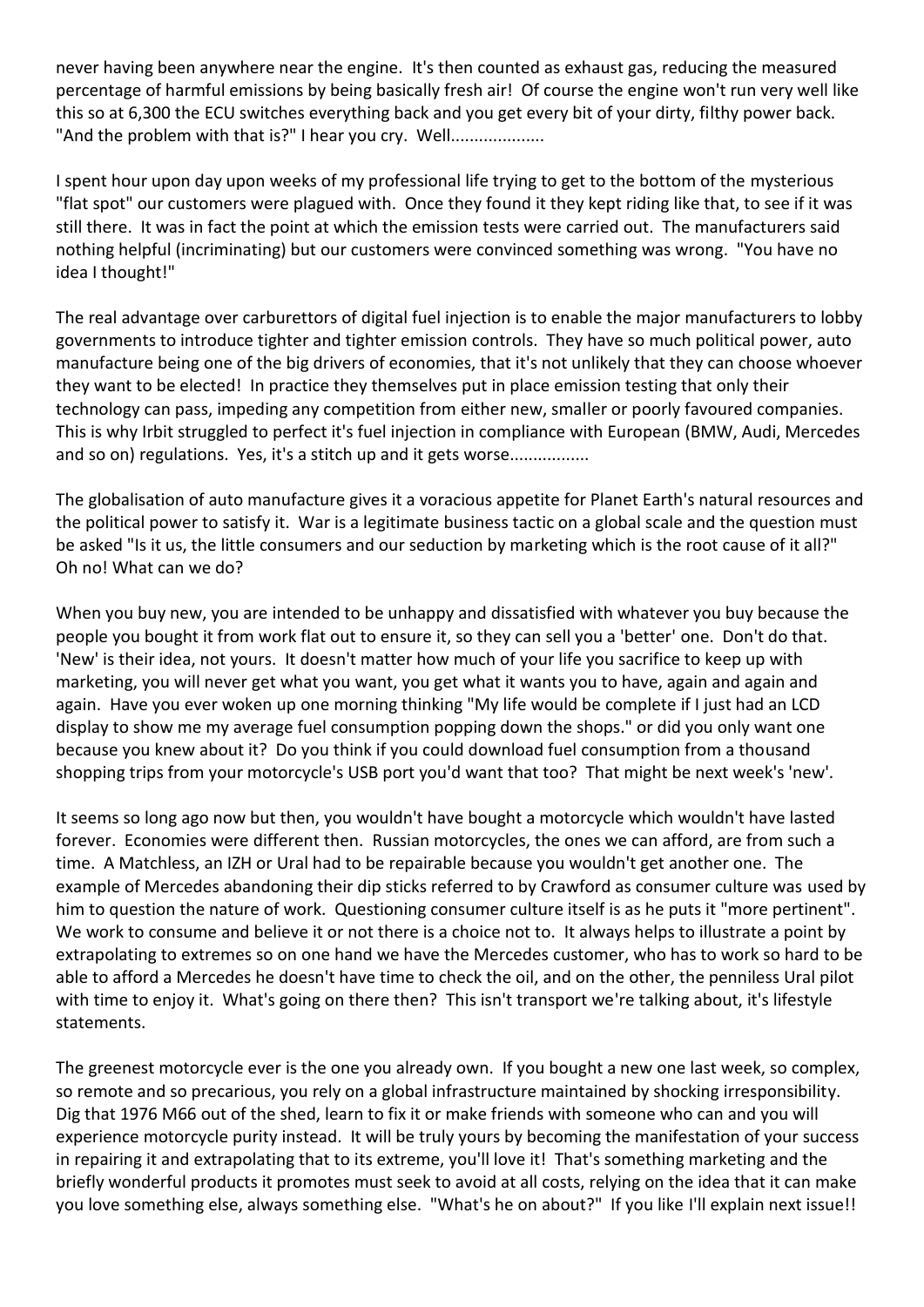Most of the time I ride a Minsk and progress is arduous to say the least. I do this because it's consistent with my own personal economy, something it was evolved to be part of. In comparison Serenity the editorial Ural is soooo smooth, quiet, effortlessly powerful and an irreplaceable joy. I can't help thinking marketing is quite simply wrong.

Is electric the answer? I dread to think how much trouble the auto industry's scramble for the raw material batteries are made of will cause the poor souls who live on top of it. For an insight into the editorial opinion on which is the true path of righteousness check out [www.youtube.com/watch?v=YnEMwB7CmgE](www.youtube.com/watch?v=YnEMwB7CmgE%20)



Pictured here is a comment by world famous and furtive street artist Banksy, a man with a valid opinion on the state of humanity and the artistic skill to express it. As editor I shouldn't let my personal views influence this magazine's content and I have vowed to fill it with our membership's input first. Over the winter however we've all been snuggled up round our wood burners and our motorcycles have been dripping in condensation in our sheds. This means May/June HV has some spare space and the universe has offered me a birthday present, cheers mate! Anyone outraged or offended by it is welcome to have a go back. It's a magazine, that's what it's for. *This is reproduced from the copies of the ancient Cossack Club news letters Chris Drucker sent me from around 1981. It ends with a hand written note which says "Cont' next mag." Oh no! we don't have it!! Whoever wrote this was a dealer* 

*and will be very familiar to all his old customers. Does anyone remember?*

## **A Russian of my own.**

It all began in 1971 when I saw in "The Motor Cycle" an article about Russian motorcycles and how a London dealer called Fred Wells as going to import them. At the time, I had a little business in the industrial West Riding of Yorkshire, repairing motorbikes that other dealers couldn't or wouldn't touch.

Always on the verge of extreme poverty (for this was one of motorcycling's depressed times), I really needed an agency for a popular make to help finances, so I wrote to the Wells emporium. I expected to receive the usual arrogant "We don't need……." type letter, to add to the similar such from BSA, Triumph, Norton, Honda ect. Surprise, surprise, an invite was sent to me to view the machines at a dealer day. This was to be held at a private airfield somewhere in Essex, as Fred Wells was a keen pilot and a member of the club there.

Come the appointed day I jumped in my 1958 Reliant wheelbarrow (*I like this bloke, whoever he is!)* and screamed the 200 miles down the M1 to the deep south. I was introduced to Fred Wells (How peculiar, I thought) and to Jock Kerr, his chief salesman.

At last, after all the promises and disappointments in the press, I was able to inspect the marvels of Russian technology. There was the Ural "Mars" which we all now and love at £299 plus £89 for the sidecar, an unbelievably low price even for those halcyon days. From memory , a BMW was around £950. (*Serenity, registered as a Mars, must be one of these!)* The sidecar differed from most of the SATRA imported versions in that it had leaf springs instead of rubber cone springing between the chassis and the body, and an opening boot.

The Jupiter 350cc twin was even uglier than the photos suggested (*No, absolutely not!)* with its bulbous sprung front mudguard, and sold for £239 (*Beautiful indeed*). The Minsk "Saturn" (M-105) 125cc was similar to a mirror image of the still popular Bantam except that it had a similar mudguard to the IZH Jupiter and retailed for £119.

The Voskhod 175cc (With less panelling and garish chrome than the Cossack version ) was perhaps the most stylish of the range, and a test run proved that the machine was quite a nippy iron for £129.